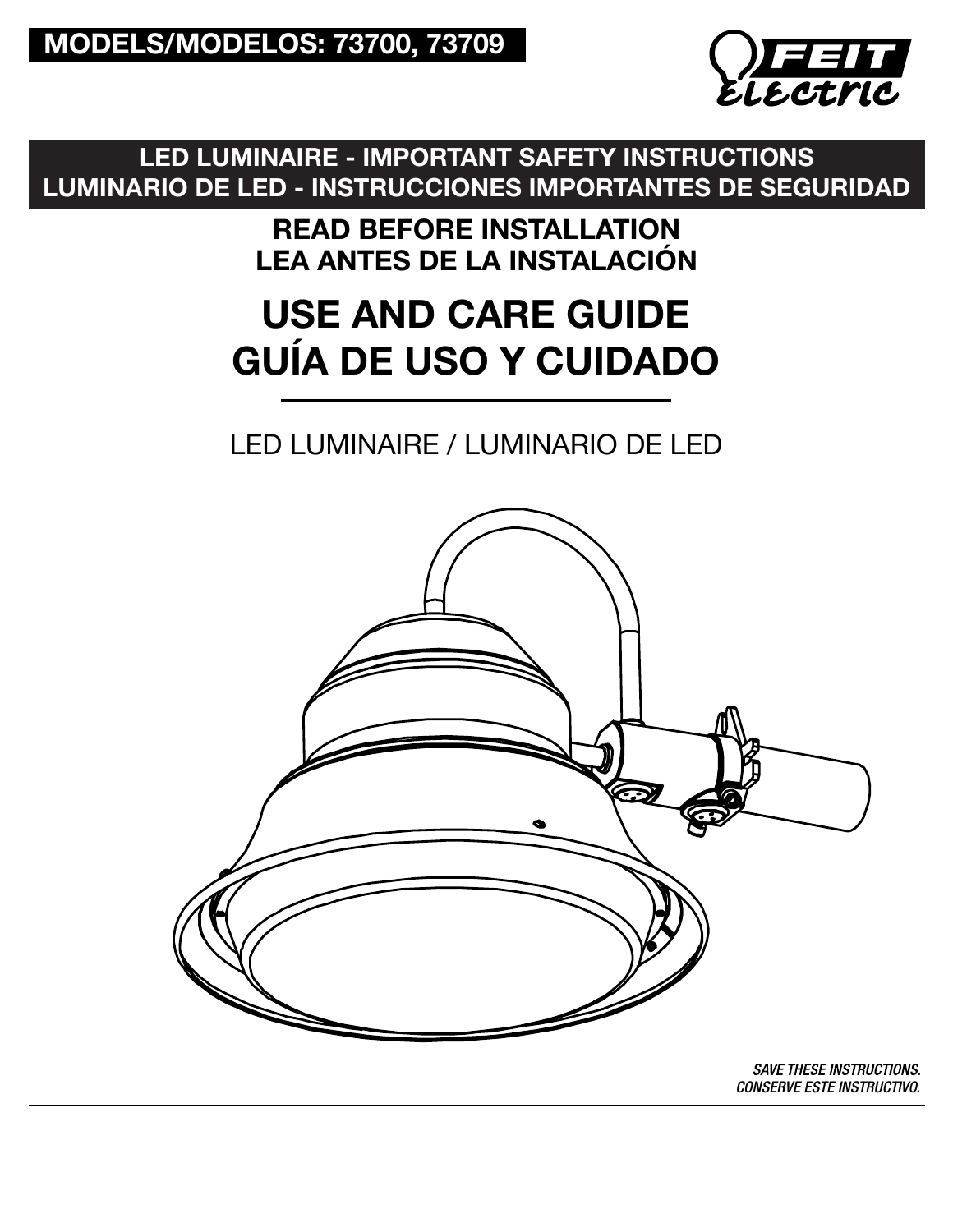# Safety Information

#### **IMPORTANT SAFETY INFORMATION**



WARNING: RISK OF SHOCK. House electric current can cause painful shock or serious injury unless handled properly.

For your safety, always remember to:

- $\Box$  Turn off the power supply at the fuse or circuit breaker box before you install the fixture.
- $\Box$  Ground the fixture to avoid potential electric shocks and to ensure reliable starting.
- □ Double-check all connections to be sure they are tight and correct.
- $\Box$  Wear rubber soled shoes and work on a sturdy wooden ladder.

This fixture is designed for use in a circuit protected by a fuse or circuit breaker. It is also designed to be installed in accordance with local electrical codes. If you are unsure about your wiring, consult a qualified electrician or local electrical inspector, and check your local electrical code.



WARNING: RISK OF CUTS. Some metal parts in the fixture may have sharp edges. To prevent cuts and scrapes, wear gloves when handling the parts.

Account for small parts and destroy packing material, as these may be hazardous to children.



CAUTION: Turn off the main power at the circuit breaker before installing the fixture, in order to prevent possible shock.

GENERAL: All electrical connections must be in accordance with local and National Electrical Code (N.E.C.) standards. If you are unfamiliar with proper electrical wiring connections obtain the services of a qualified electrician.

Remove the fixture and the mounting package from the box and make sure that no parts are missing by referencing the illustrations on the installation instructions.

This device complies with part 15 of the FCC Rules. Operation is subject to the following two conditions: 1) This device may not cause harmful interference, and (2) this device must accept any interference received, including interference that may cause undesired operation. Note: This equipment has been tested and found to comply with the limits for a Class B digital device, pursuant to part 15 of the FCC Rules. These limits are designed to provide reasonable protection against harmful interference in a residential installation. This equipment generates, uses and can radiate radio frequency energy and, if not installed and used in accordance with the instructions, may cause harmful interference to radio communications. However, there is no guarantee that interference will not occur in a particular installation. If this equipment does cause harmful interference to radio or television reception, which can be determined by turning the equipment off and on, the user is encouraged to try to correct the interference by one or more of the following measures: Reorient or relocate the receiving antenna. Increase the separation between the equipment and receiver. Connect the equipment into an outlet on a circuit different from that to which the receiver is connected. Consult the dealer or an experienced radio/TV technician for help.

# **Warranty**

#### **LIMITED WARRANTY**

This product is warranted to be free from defects in workmanship and materials for up to 3 years from date of purchase. If it fails to do so, please contact Feit Electric at info@feit.com or call 1-866 326-BULB (2852) for instructions on replacement. Do not return the product to the store.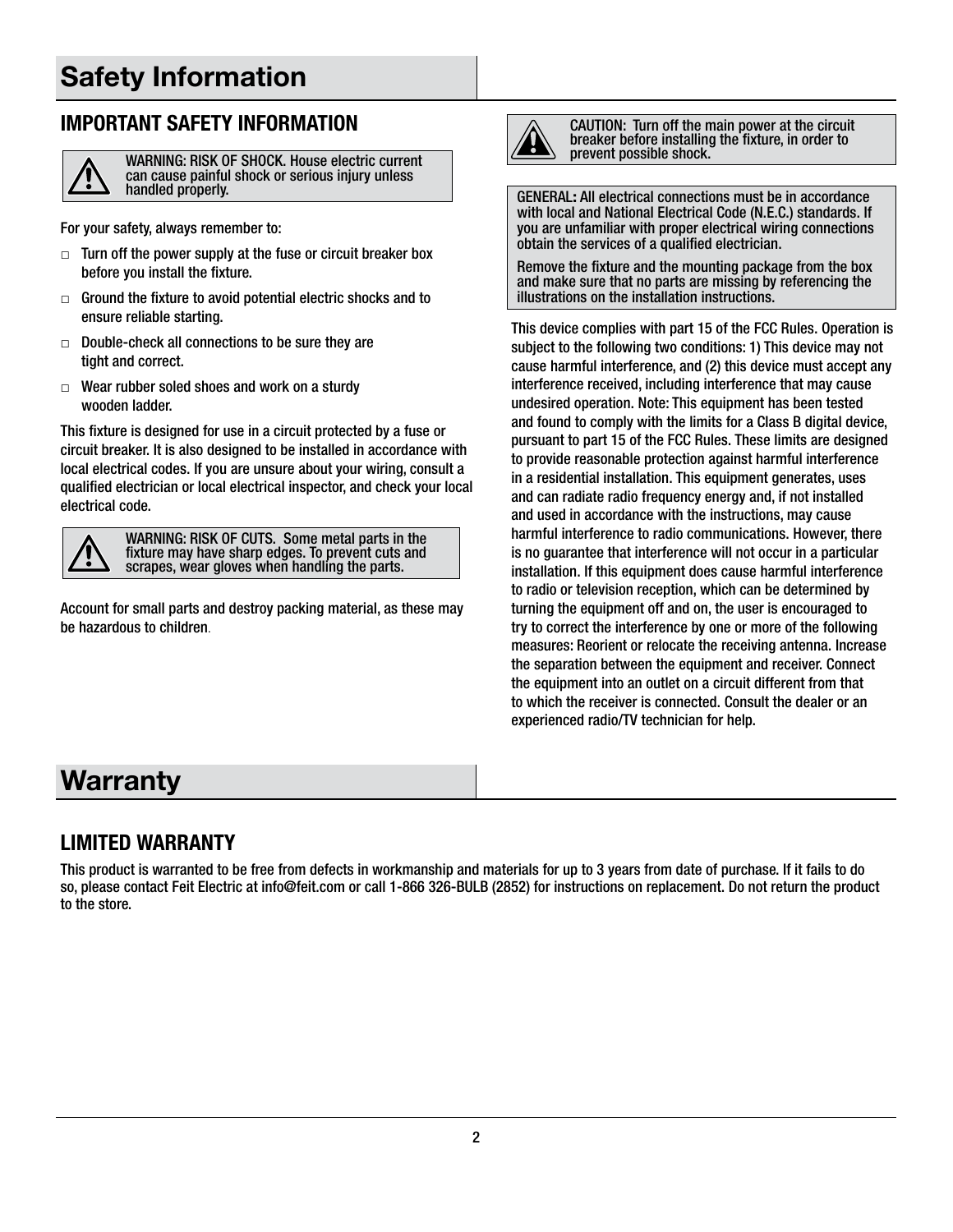# Información de seguridad

#### **INFORMACIÓN DE SEGURIDAD IMPORTANTE**



ADVERTENCIA: RIESGO DE DESCARGA ELÉCTRICA. La corriente eléctrica de una instalación puede causarle una descarga eléctrica dolorosa o lesiones graves si no se maneja adecuadamente.

Por su seguridad, siempre recuerde:

- □ Apagar el suministro eléctrico en el fusible o la caja del interruptor de circuito antes de instalar el luminario.
- $\Box$  Conecte a tierra el luminario para evitar posibles descargas eléctricas y asegurar el arranque seguro.
- □ Revise dos veces todas las conexiones para asegurarse que estén bien apretadas y correctas.
- $\Box$  Utilice zapatos con suela de goma y trabaje en una escalera de madera sólida.

Este luminario está diseñado para su uso en un circuito protegido por un fusible o un disyuntor. También está diseñado para ser instalado de acuerdo con los códigos eléctricos locales. Si no está seguro acerca de su cableado eléctrico, consulte a un electricista calificado o a un inspector de electricidad local y verifique su código eléctrico local.



ADVERTENCIA: RIESGO DE CORTADURAS. Algunas piezas de metal en el luminario pueden tener bordes afilados. Para prevenir cortaduras y raspaduras, use guantes al manipular las piezas

Tenga cuidado con las piezas pequeñas y destruya el material de embalaje, ya que éstos pueden ser peligrosos para los niños.



PRECAUCIÓN: Apague la alimentación principal en el interruptor de circuito antes de instalar el luminario para evitar posibles descargas.

GENERAL: Todas las conexiones eléctricas deberán ajustarse a las normas locales y del código eléctrico nacional (N.E.C., por sus siglas en inglés). Si no está familiarizado con las conexiones del cableado eléctrico adecuadas, contrate los servicios de un electricista calificado.

Retire el luminario y el paquete para montaje de la caja y asegúrese de que no falten piezas tomando como referencia las ilustraciones en las instrucciones de instalación.

Este dispositivo cumple con el Apartado 15 del Reglamento de la FCC. Su operación está sujeta a las siguientes dos condiciones: (1) Este dispositivo no debe causar interferencia, y (2) este dispositivo debe aceptar cualquier interferencia que reciba, incluso interferencia que pueda causar alguna operación no deseada. Nota: Este equipo ha sido probado y cumple con los límites para dispositivo digital Clase B, de acuerdo al Apartado 15 del Reglamento de la FCC. Estos límites están diseñados para proporcionar la adecuada protección contra interferencia dañina en una instalación residencial. Este equipo genera, utiliza y puede irradiar energía de radiofrecuencia y, si no se instala y utiliza de acuerdo con las instrucciones, puede provocar interferencia perjudicial en radiocomunicaciones. Sin embargo, no se garantiza que no ocurra interferencia en una instalación en particular. Si este equipo llegara a ocasionar interferencia dañina a la recepción de radio o televisión, lo cual puede determinarse apagando y encendiendo el equipo, el usuario puede intentar corregir la interferencia adoptando una o más de las siguientes medidas: Reoriente o reubique la antena de recepción. Aumente la distancia de separación entre el equipo y el receptor. Conecte el equipo a un enchufe de salida en un circuito distinto al que está conectado el receptor. Consulte a su distribuidor o a un técnico experimentado en radio/TV.

Garantía | (Garantía del fabricante válida sólo en E.U.A.)

#### **GARANTÍA LIMITADA**

Este producto está garantizado de estar libre de defectos en los materiales y mano de obra por un periodo de 3 años a partir de la fecha de compra. Si no es así, por favor póngase en contacto con Feit Electric en info@feit.com o llame desde E.U.A. al 1-866 326-BULB (2852) para las instrucciones de reemplazo. Favor de no devolver este producto a la tienda.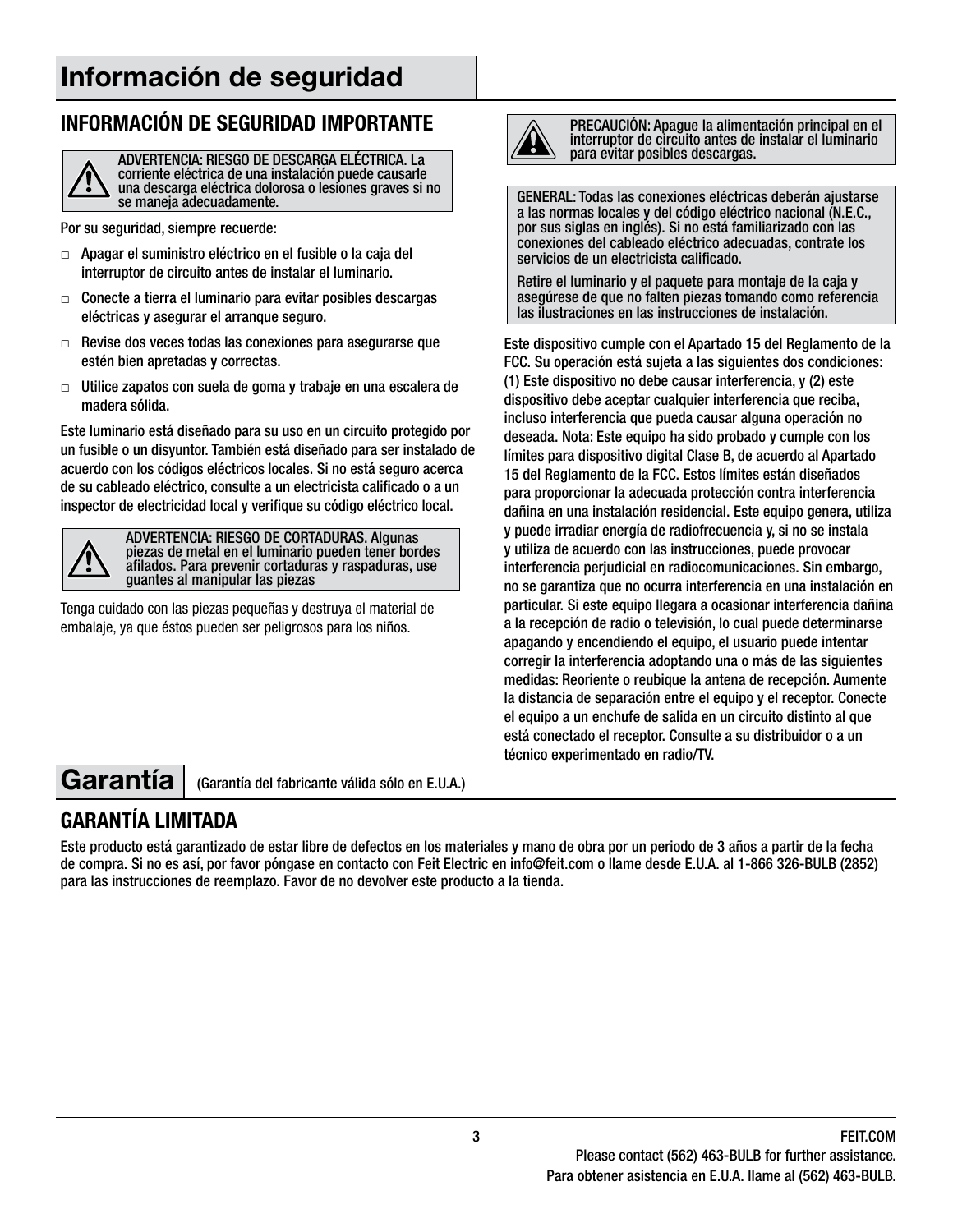# Pre-Installation

#### **TOOLS REQUIRED FOR INSTALLATION (not included):**









Phillips Screwdriver 5/32" Allen Wrench

Drill - for Wall Mount 1/4" Drill Bit - for Wall Mount

#### **HARDWARE INCLUDED (parts are not to scale):**



| <b>Part</b> | <b>Description</b>     | <b>Quantity</b> |
|-------------|------------------------|-----------------|
| AΑ          | #10 2" Wood Screws     |                 |
| BB          | <b>Plastic Anchors</b> |                 |
| CC.         | <b>Wire Nuts</b>       |                 |

# Preinstalación

#### **HERRAMIENTAS NECESARIAS PARA LA INSTALACIÓN (no incluidas):**









Desarmador de cruz Llave Allen de 5/32" Taladro - para Montaje Broca de 1/4" - para

de Pared

Montaje de Pared

# **FERRETERÍA INCLUIDA (las piezas no están a escala):**

| <b>Pieza</b> | <b>Descripción</b>                | <b>Cantidad</b> |
|--------------|-----------------------------------|-----------------|
| AA           | Tornillos para madera #10 de 5 cm |                 |
| BB           | Anclas de plástico                |                 |
| cc           | Empalme para cable                |                 |

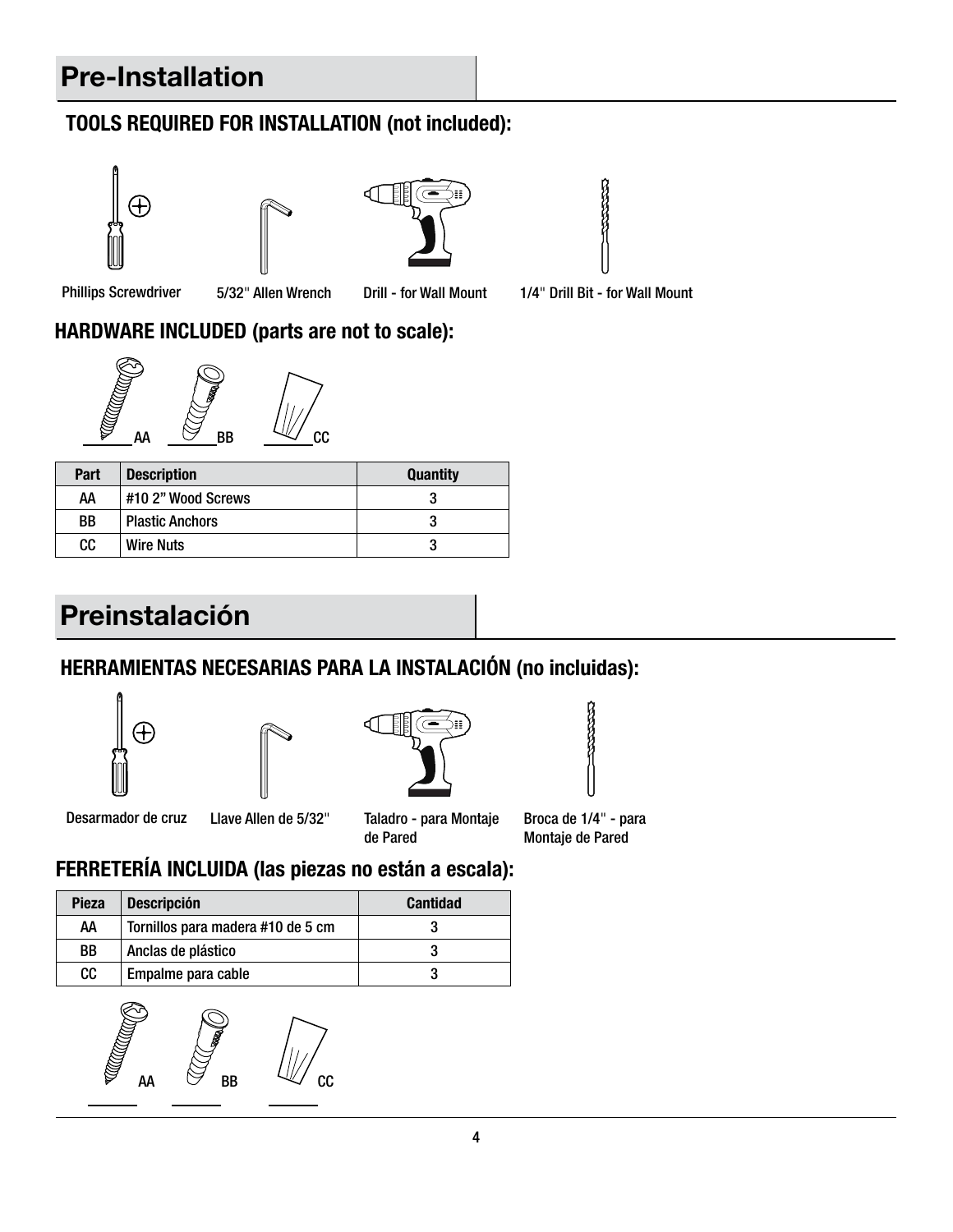# Mounting Instructions



Carefully unpack and unwrap fixture 1 **Carefully unpack and** 2



### Installing the fixture

Check that black, white and ground wire are extending from the fixture. Before wiring the fixture to the power supply, turn off the electricity at the fuse or circuit breaker box. Fixture must be grounded to avoid potential electric shock.

# **3**

# Mounting Options

(Refer to page 7 for the wiring diagram)

#### Pole Mount:

1. Mount arm assembly (sold by others) in desired location firmly.



2. Feed supply wires up through mounting arm, use wire nuts (CC) to connect neutral, line and grounding wires (see step 4). Push the wires and connectors into arm.



3. Tighten the 2 set screws on the fixture into the mounting pole firmly.



#### Wall Mount:

1. Place the fixture end (shown below) onto the wall at the desired location and mark the position for the mounting screws. Drill three holes as required. Either pilot holes for the screw or holes for anchors. Install the anchors as appropriate.



2. Take off the grommet.



3. Install conduit fitting (not supplied) on the fixture, feed the power supply wires into the fixture / conduit fitting and connect with fixture wires. Attach conduit into the fixture.



4. Attach the fixture housing to the wall as appropriate.

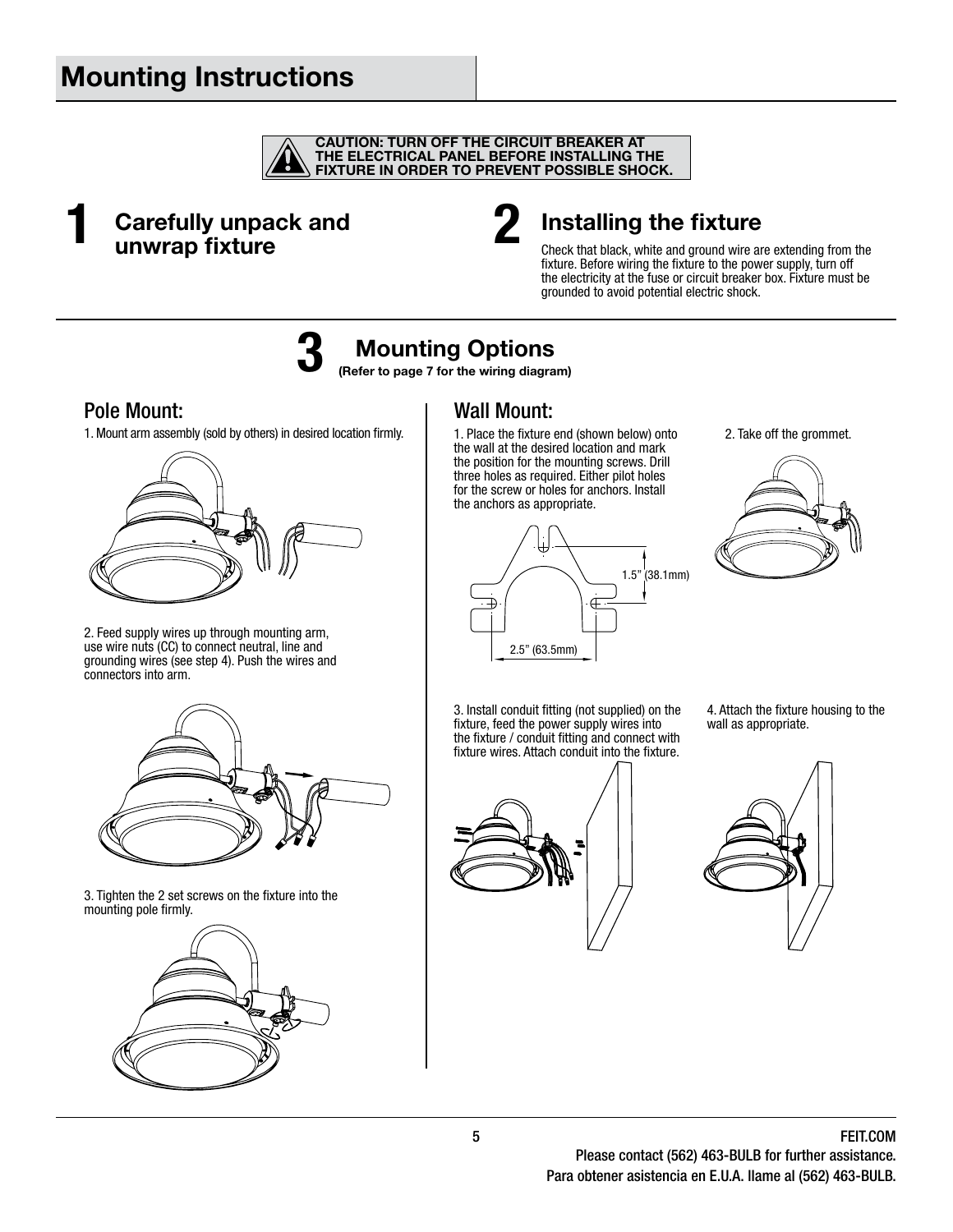## Instrucciones de montaje



#### Desempaque con cuidado el luminario **1** Desempaque con cuidado 2



### Instalación del luminario

Compruebe que los cables negro, blanco y de tierra salgan del luminario. Antes de conectar el luminario al suministro eléctrico, corte la electricidad en el fusible o la caja del interruptor de circuito. El luminario debe conectarse a tierra para evitar descargas eléctricas potenciales.

**3**

# Opciones de montaje

(Consulte la página 8 para el diagrama de cableado)

#### Montaje en poste:

1. Coloque firmemente el brazo de montaje (comercializado por terceros) en la ubicación deseada.



2. Introduzca los cables de alimentación en el brazo de montaje, utilice los empalmes para cable (CC) para conectar los cables neutral, linea de voltaje y tierra (vea el paso 4). Empuje los cables y los conectores en el brazo.



3. Apriete firmemente los 2 tornillos de fijación del luminario en el poste de montaje.



#### Montaje en pared:

1. Coloque el extremo del luminario (mostrado abajo) en la pared en el lugar deseado y marque la posición de los tornillos de montaje. Perfore tres agujeros como es requerido. Ya sean orificios para los tornillos u orificios para anclajes. Instale los anclajes según corresponda.



3. Instale el racor de conducto (no suministrado) en el luminario, introduzca

2. Retire la arandela.

4. Coloque la carcasa del luminario a la pared según corresponda.



los cables de la fuente de alimentación en el luminario / racor de conducto y conéctelo con los cables del luminario. Conecte el conduco en el luminario.

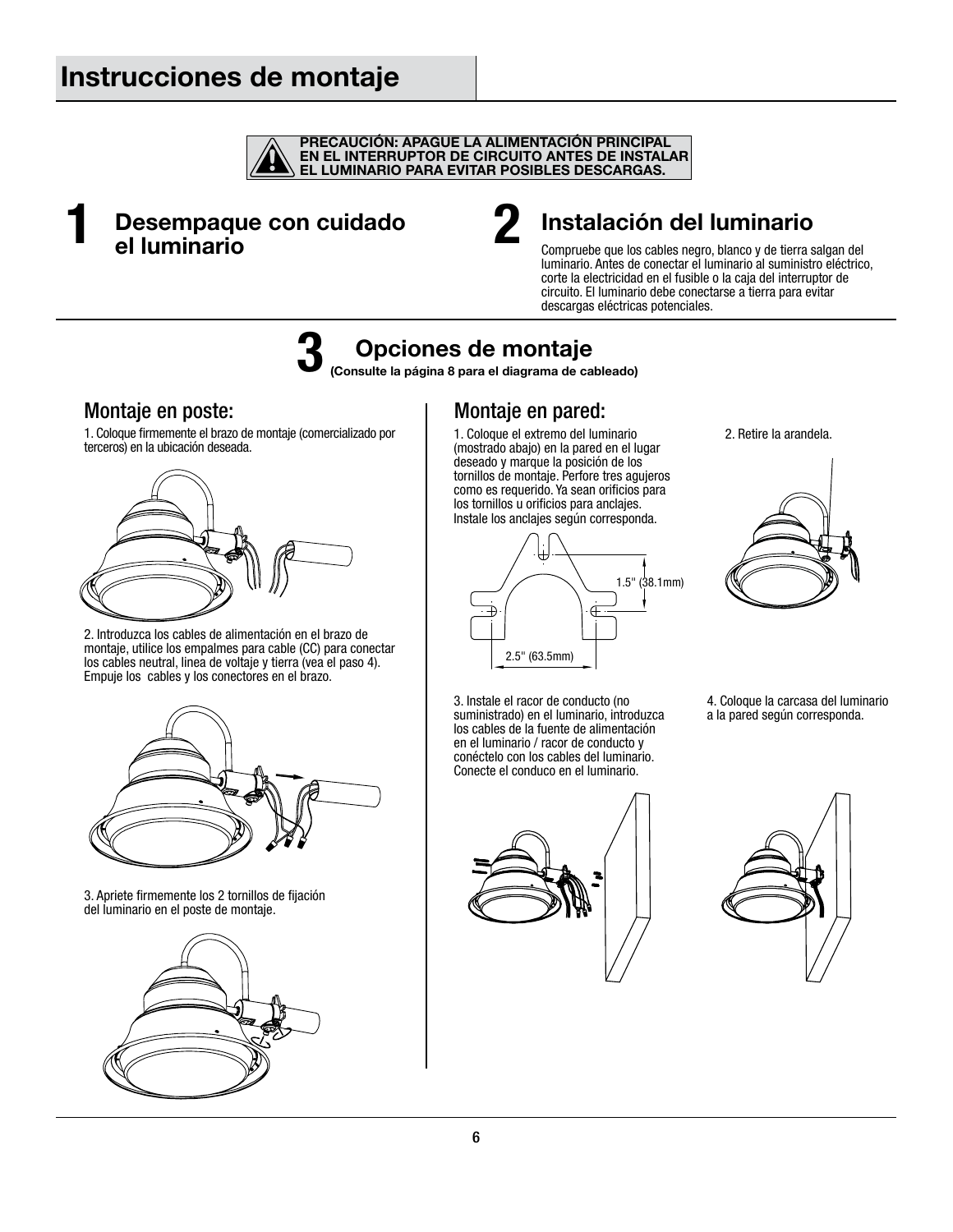# Wiring Diagram



# Connecting the wires

Using the wire nuts (CC) provided, connect green wire from the fixture to the green or bare copper ground (house) wire. Connect the white fixture wire to the neutral. Connect the black fixture wire(s) to the power supply wire.